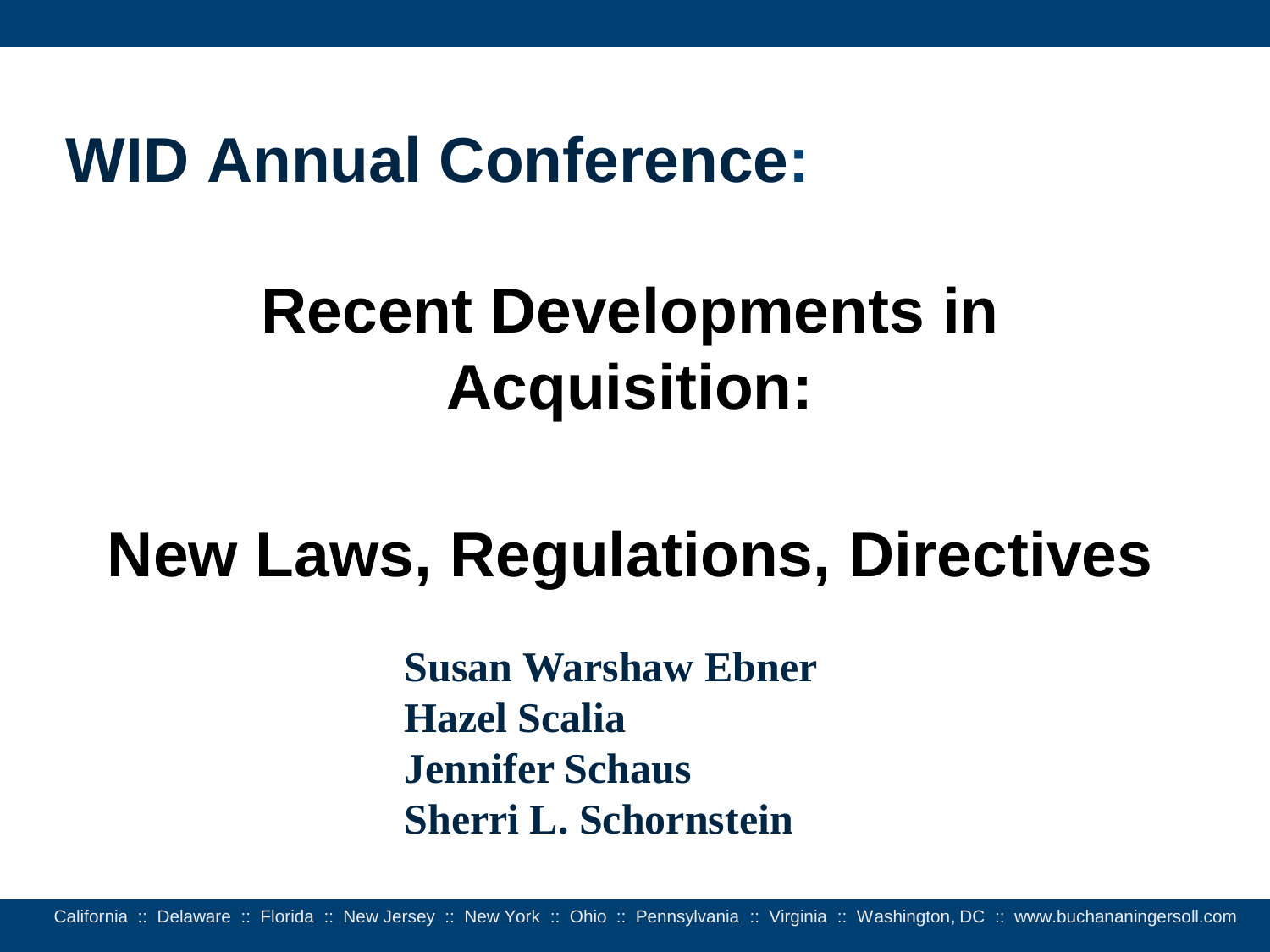## **4-1-1 On Laws, Rules, Regs:**

- **Budget Deficit and Ceiling**
- **FAPIIS Reporting**
- **Conflicts of Interest**
- **Information Security and Export**
- **Technical Data and Patent Reform**
- **Audit**

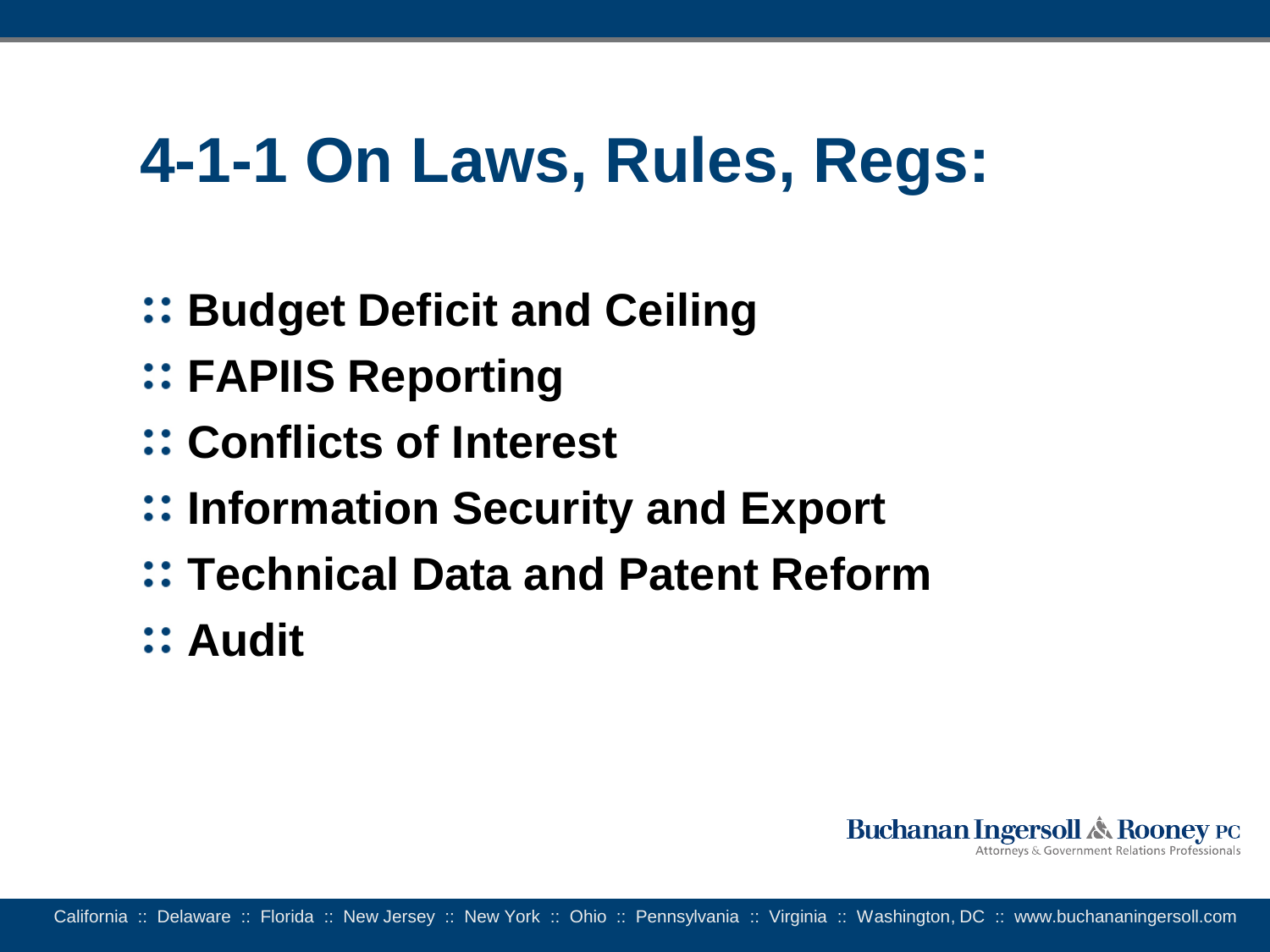#### **Counterfeit Parts**

- **Video Clip**
- **The Counterfeit Parts Task Force**
- **Impact On Government And Industry**

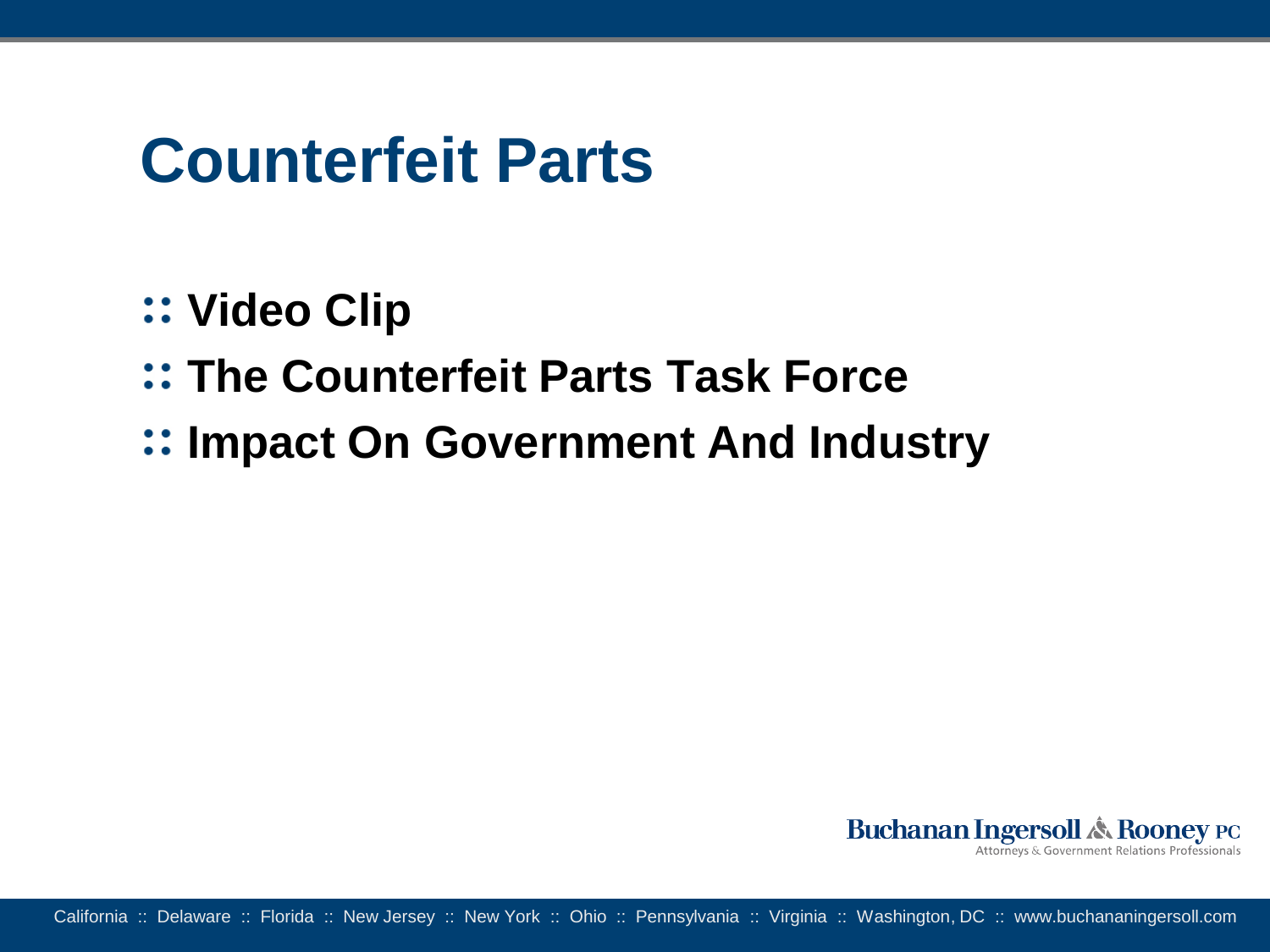### **Social Media**

#### **Is It A Revolution**

- In Communicating?
- In Contracting?
- **:: How Can It Be Used?**
- **Potential Risk Areas**